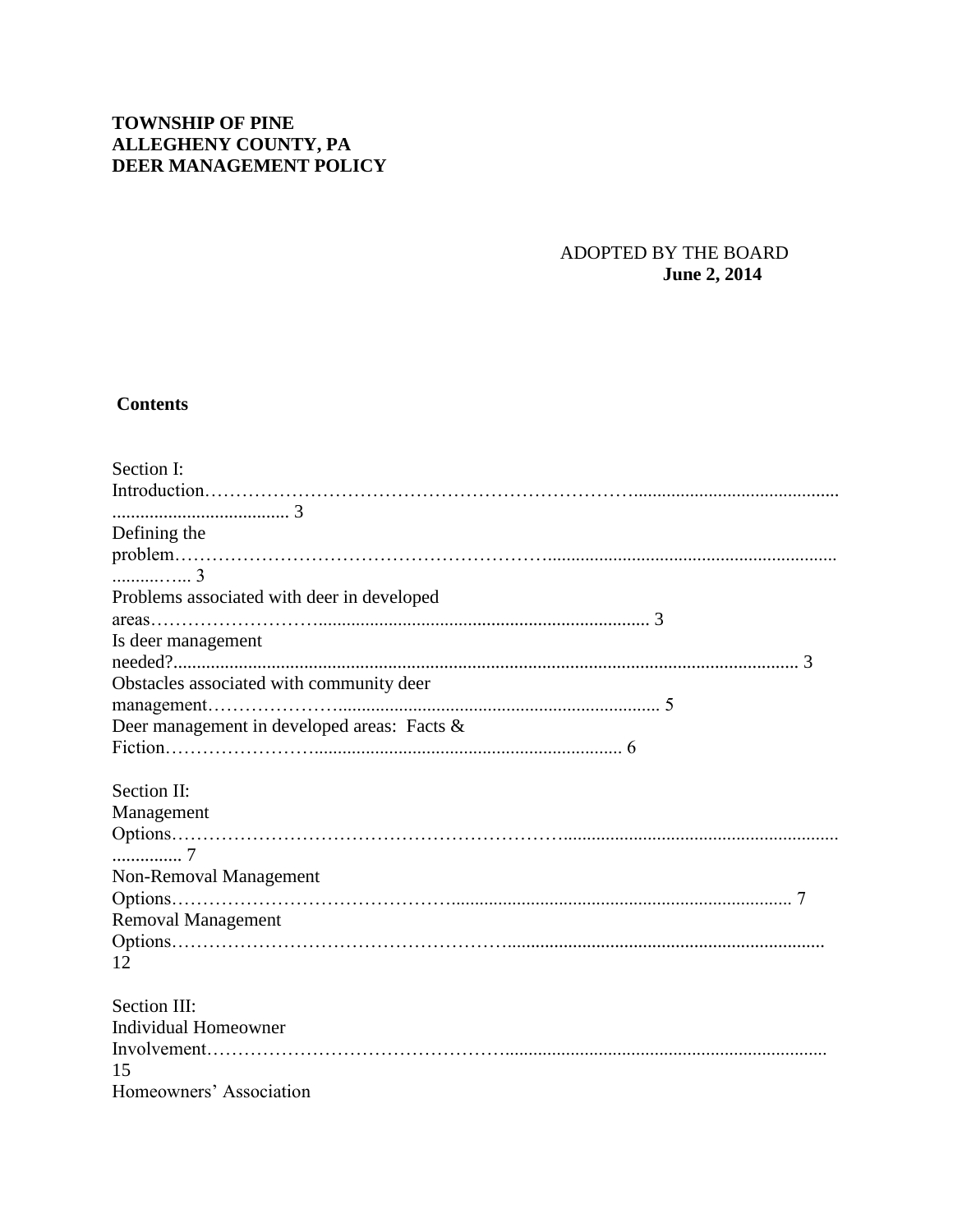| Township                                                              |  |
|-----------------------------------------------------------------------|--|
|                                                                       |  |
|                                                                       |  |
| Outside                                                               |  |
|                                                                       |  |
|                                                                       |  |
| Literature                                                            |  |
|                                                                       |  |
|                                                                       |  |
| Appendix A. Landscaping Alternatives, Repellents, Fencing and Removal |  |

Resources…...................................... 19

Note: This policy has been adapted from A guide to deer management in developed areas of Pennsylvania, Version 2.3, dated November 2013, provided by the Pennsylvania Game Commission's Deer & Elk Section [\(www.pgc.state.pa.us\)](http://www.pgc.state.pa.us/)

#### **Section I: Introduction**

White-tailed deer (*Odocoileus Virginianus*) are one of the most widespread and popular wildlife species in North America as well as Pennsylvania's state animal. Nearly extirpated from the state over 100 years ago, the whitetail has made a miraculous comeback. Now, this ghost of the forest has made itself at home even in the midst of urban settings. And while this wildlife management success story is a welcome addition to communities, this welcome is soon rescinded as deer in urban and suburban environments cause substantial conflict and controversy.

The suburbs are attractive to deer for some of the same reasons they are attractive to people. Deer are afforded the same conveniences and protection as suburban residences. There are natural areas, greenways, and parks, that provide bedding areas, escape cover, and birth sites. Homes are landscaped with trees, shrubs, and herbaceous cover, which are appetizing and nutritious to deer. And wild and domestic predators have been extirpated or controlled.

Deer populations in developed areas can grow rapidly. The combination of the above circumstances leads to high reproductive rates, low mortality rates, and small home range sizes for deer in urban and suburban areas (Swihart et al 1995, Kilpatrick and Spohr 2000, Etter et al 2002). The result can be a rapid increase of a deer herd that is not managed. The speed of which a deer population can increase is demonstrated by a classic example of deer population growth potential. In 1927, 6 deer were released into an enclosure in Michigan. By 1933 those 6 deer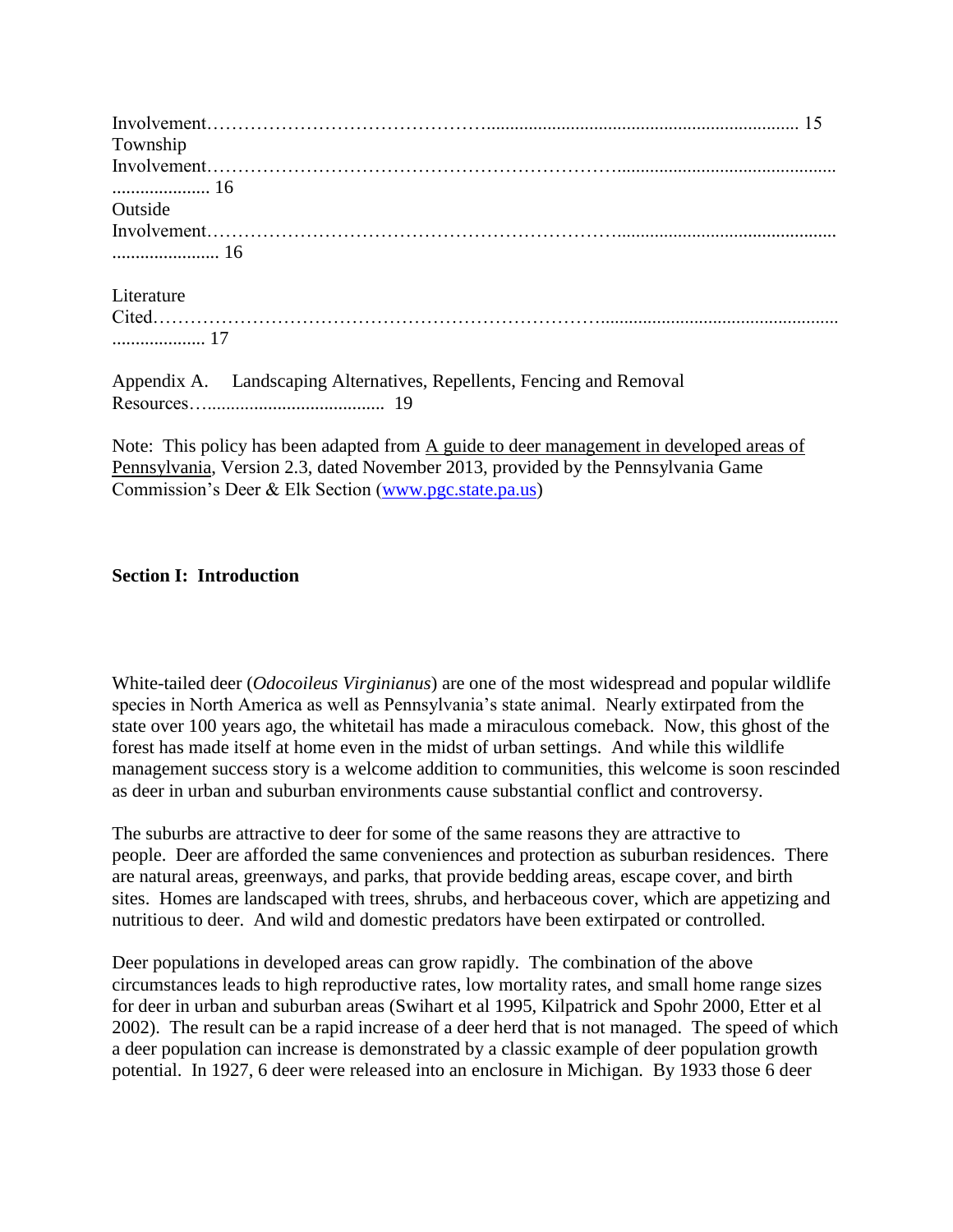had increased to 160 deer (McCullough 1979). With growth potential like this, a deer population can quickly overwhelm an area.

Managing a deer population requires knowledge of deer biology, familiarity with public attitudes about deer in the area, and adequate tools to address the issue.

### **Problems associated with deer in developed areas**

### **1.** Deer-vehicle collisions

An estimated 1.5 million deer-vehicle collisions occur each year in the U.S. The average cost of vehicle repairs was \$1,500 which means that total vehicle damage resulting from a collision with a deer exceeded \$1 billion annually (Conover et al. 1995). Based on their known market share in Pennsylvania, State Farm Insurance projected more than 115,000 deer-vehicle claims for all insurance companies in the state during July 1, 2011 – June 30, 2012. It is also estimated that 29,000 people are injured and more than 200 fatalities occur annually in the U.S. as a result of deer-vehicle collisions. Pennsylvania was in the top 10 states for fatalities 10 out of 14 years from 1994-2007 (deerCrash.org)

#### 2. Landscape/garden damage

Deer browsing on ornamental trees, shrubbery, and gardens in suburban and residential areas is a common complaint and financially impacts homeowners each year (Connelly et al. 1987, Witham and Jones 1987, Conover 1997b). Wildlife damages incurred in metropolitan residents in the U.S. have been estimated at \$3.8 billion annually. This is in addition to spending \$1.9 billion and 268 million hours trying to solve or prevent to problem (Conover 1997b). Deer are not responsible for all this damage. Only 4% of respondents to a 1997 survey reported a problem with deer. Using this percentage, a conservative estimate of deer damage and preventative measure costs to households is \$376 million (Conover 1997a).

#### 3. Public Safety

Encounters with aggressive deer are not uncommon in urban and suburban areas where deer and people interact frequently. These encounters are almost always associated with the fawning and breeding season. Does are highly defensive of their young and have been known to attack unsuspecting dogs and people who get too close to their fawns. In the fall, bucks in breeding condition with hard antlers and high levels of testosterone can cause significant harm, even death. Feeding deer exacerbates this type of problem by bringing deer and people closer to habituating deer.

#### 4. Lyme Disease

Lyme disease was first recognized in the U.S. in 1975. Lyme disease is caused by the spirochete *Borrelia burgdorferi* and is spread through the bite of an infected tick (*Ixodes scapularis*). Lyme disease, as well as other tick-borne diseases, poses a significant threat to humans. Deer are deadend hosts for Lyme disease and play no role in the transmission cycle (Underwood 2005, Perkins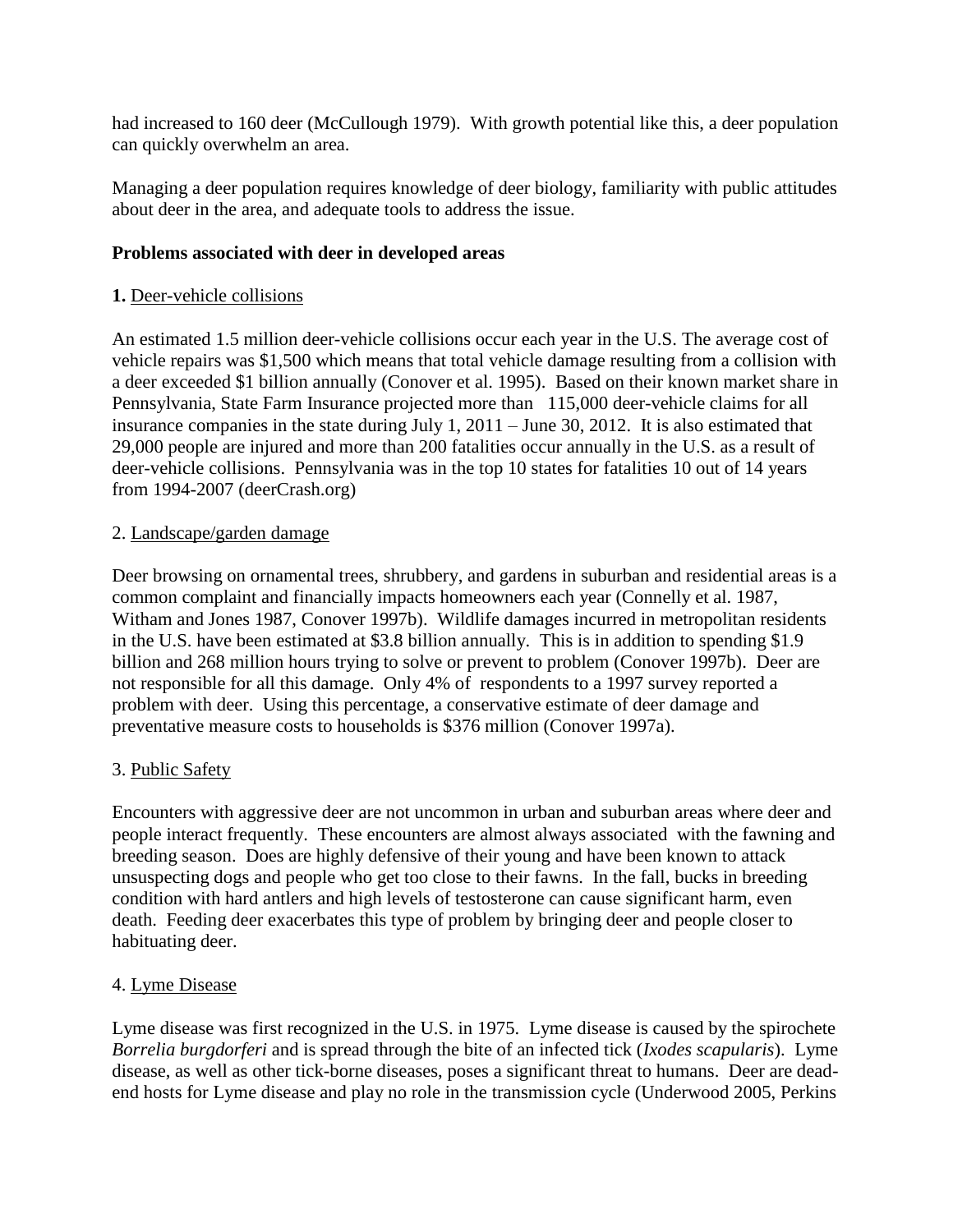et al. 2006). However, deer play a part in the complex life cycle of *I. scapularis*, by supplying adult ticks with a final blood meal and a place to mate (Underwood 2005, Perkins et al. 2006)

## 5. Habitat Degradation

Deer can have a major impact on the natural community in which they live. As a number of deer increases, plants that are preferred by deer will become less abundant or may disappear (Ross et al. 1971, Marquis 1981, Tilghman 1989, Healy 1997). Preferred plants become scares as deer densities increase. The disappearance of certain plant species adversely affects other wildlife species and can cause a dramatic reduction of biodiversity in forest ecosystems (Whitney 1984, McShea and Rappole 1992, deCalestra 1994, 1997).

## **Obstacles associated with community deer management**

# 1. Aesthetics

White-tailed deer are the most easily viewed of all large mammals in Pennsylvania. Wildlife watchers outnumber sportsmen in Pennsylvania by more that 3 to 1 with more than half its residents spending more time viewing or watching deer around their home (U.S. Department of Interior and U.S. Department of Commerce 2008, responsive management 2012). Residents erroneously assume that deer management actions will lead to elimination and their wildlife viewing opportunities.

# 2. Conflicting social attitudes and perceptions

Addressing deer issues in developed areas involves numerous stakeholders. This diversity often results in wide range views and opinions regarding what action, if any, should be taken. Residents unfamiliar with wildlife management techniques may not be comfortable with hunting or other removal methods. While others may feel control measures are necessary for the safety and quality of life of all residents.

## 3. Hunting and/or firearms restrictions

Local ordinances governing the discharge of firearms may be impediments to implementing deer management measures.

## 4. Safety and liability concerns

Lethally removing or capturing animals within populated areas often generates safety concerns from residents. Whether concerns are real or perceived, they must be adequately addressed before deer management actions are taken.

## 5. Public relations concerns

Appointed or elected decision makers are often hesitant to make controversial or unpopular decisions even if they are supported by the majority of residents or by an abundance of evidence.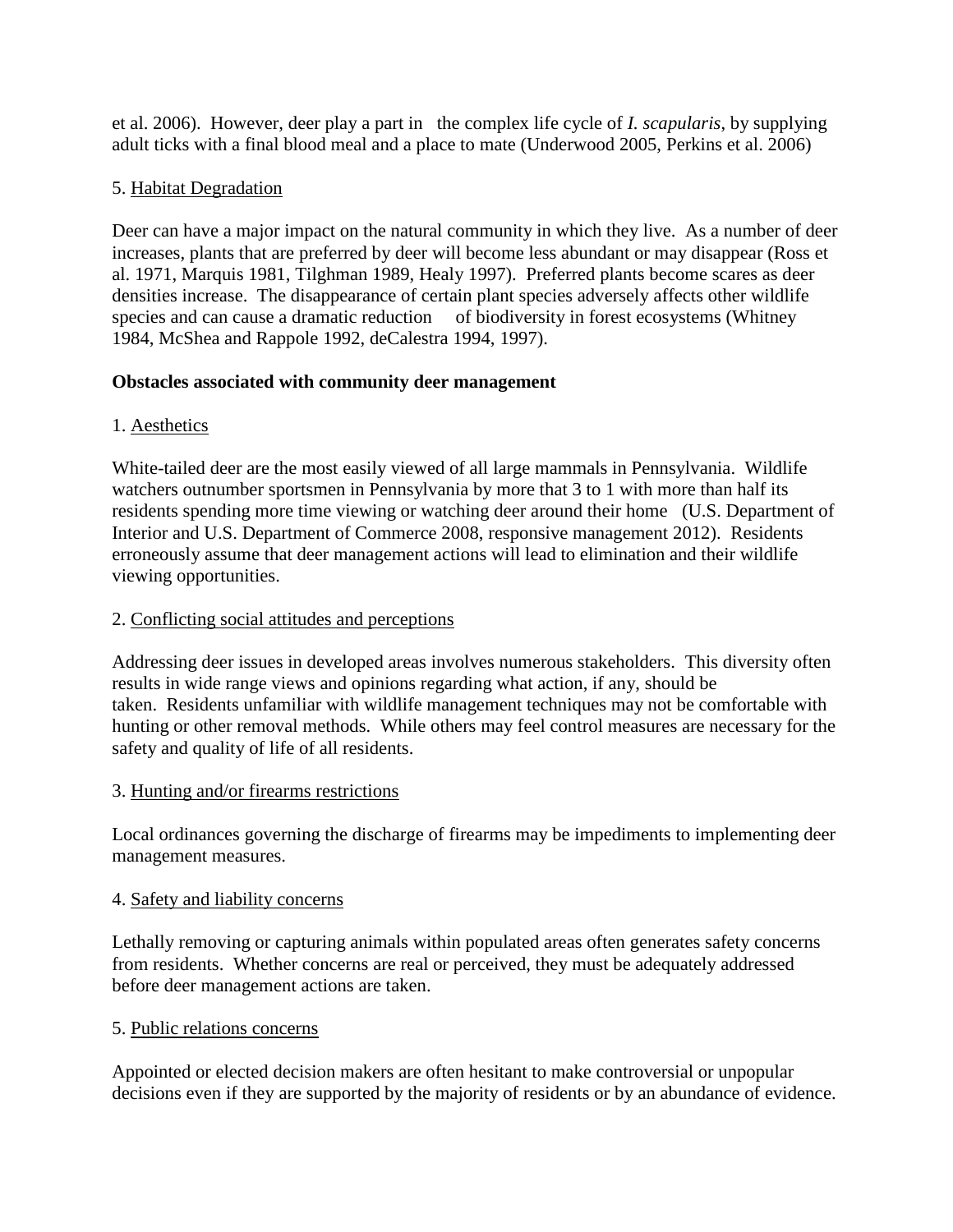### 6. Private property rights

It is usually difficult, at best, to acquire 100% property owner consensus on any particular subject, and this may be true with a deer management program. Those opposed to deer management will most likely not authorize activity on their private property. Removal options rely on larger blocks of property to achieve satisfactory results so a "non-cohesive" block of property with some owners desirous of a removal option and some opposed may make a removal option non-viable.

## **Deer management in developed areas: Facts & Fiction**

- In a healthy population, female deer can breed as fawns (6-7 months of age) producing young at 1 year of age. Average pregnancy rate of doe fawns in developed areas is 40%.
- Healthy adult does most often produce 2 fawns annually.
- Removing a deer from a healthy population will NOT increase reproductive rates of the remaining deer. Deer in Pennsylvania breed once a year. Average reproductive rate for adult does in developed areas in Pennsylvania is 1.8 fawns/adult doe with 15% producing a fawn, 79% producing twins, and 6% producing triplets. Reproduction in females is already close to maximum, so there is little room for reproductive increases.
- Deer can live up to 18 years of age.
- Deer populations can double in size every 2-3 years.
- Deer eat about 5-10 pounds of food daily.
- Deer home ranges are relatively small in urban areas (100-300 acres).
- Current birth control practices are costly and ineffective in controlling free-ranging deer populations over a large area.
- Hunters can assist landowners at no cost.
- Landowners can waive the 50 yard archery or 150 yard firearm safety zone.
- Hunting does not increase deer-vehicle accidents. During fall, deer naturally move more due to increased activity associated with breeding season. Investigations have shown deer-vehicle accidents occur more frequently on Sundays when no hunting is allowed than on Saturday (higher hunter participation day) and 1-4 hours after dark which is after hunting hours.
- Landowners who allow the use of their property without a fee are protected from liability.
- Typically, the removal of 1 adult doe during the hunting season equates to 3 less deer the following spring.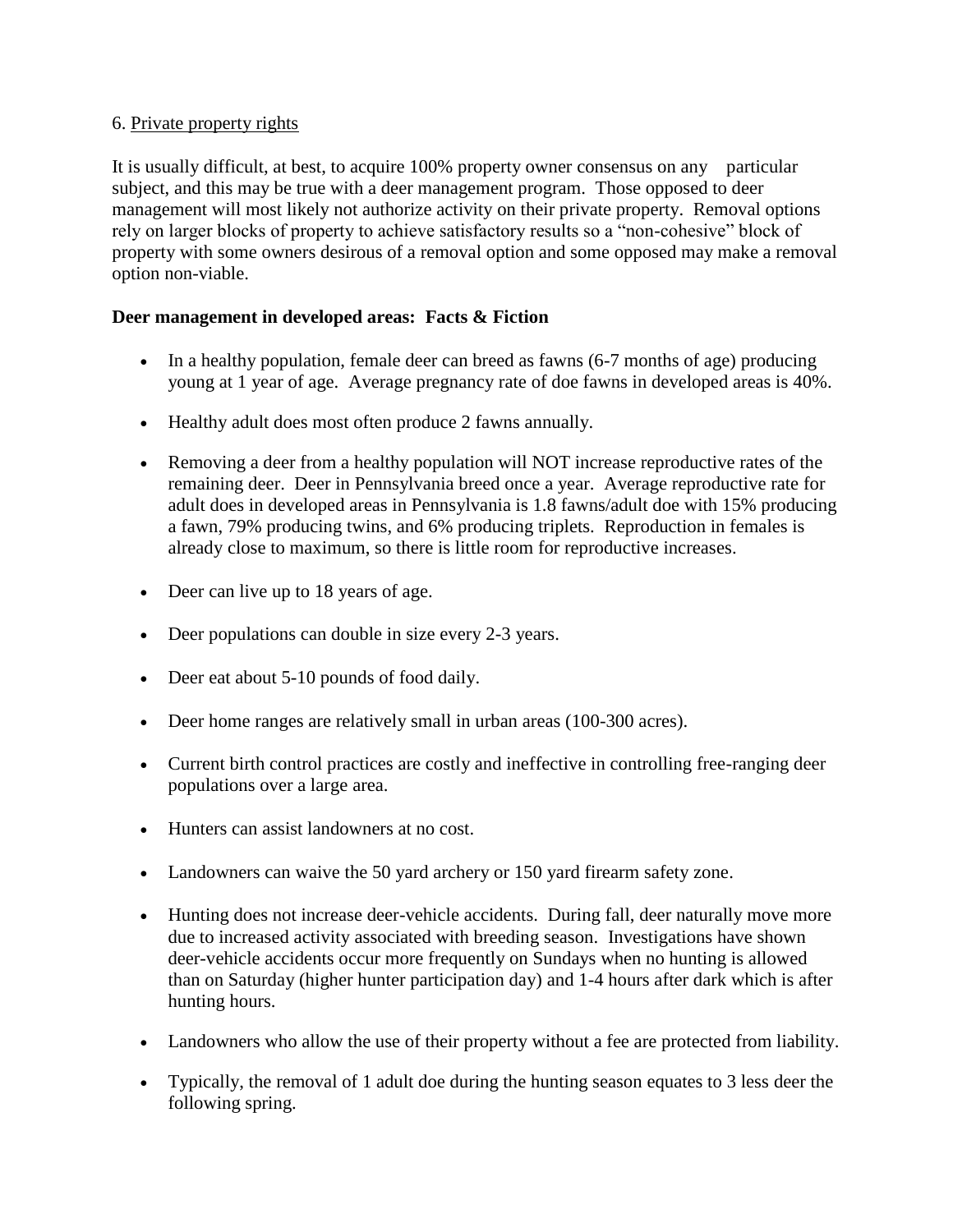• All deer management programs require long-term maintenance.

#### **Section II: Management Options**

When considering community deer management actions, the advantages and disadvantages of all available techniques must be evaluated. As stated previously, every community is different so, success is rarely achieved with a single method. An integrated approach combining several management options will likely yield the best results. It is also important to note that deer management requires considerable long-term planning and commitment. No matter what blend of management options employed, actions will need to be sustained for years.

#### **Non-Removal Options:**

#### **1. Roadside devices**

*Definition: Devices which flash light and/or emit noise into the surrounding area triggered by passing vehicles. The intention is to scare deer away from the area*.

Advantages:

- (a) Readily available from several manufacturers
- (b) Relatively simple to erect

Disadvantages:

- (a) Cost \$150 each depending on design and manufacturer
- (b) Requires maintenance (knocked over, cleaning, etc)

Application:

(a) Used along roads in areas where high numbers of deer-vehicle collisions have occurred

Expectations for Success:

(a) Effectiveness is not well substantiated

#### **2. Landscaping Alternatives**

*Definition: Selection of unpalatable (less preferred) herbaceous and woody plants to reduce deer browsing on landscaping.*

Advantages:

- (a) Species preference lists are readily available
- (b) Can be practiced at the landowner level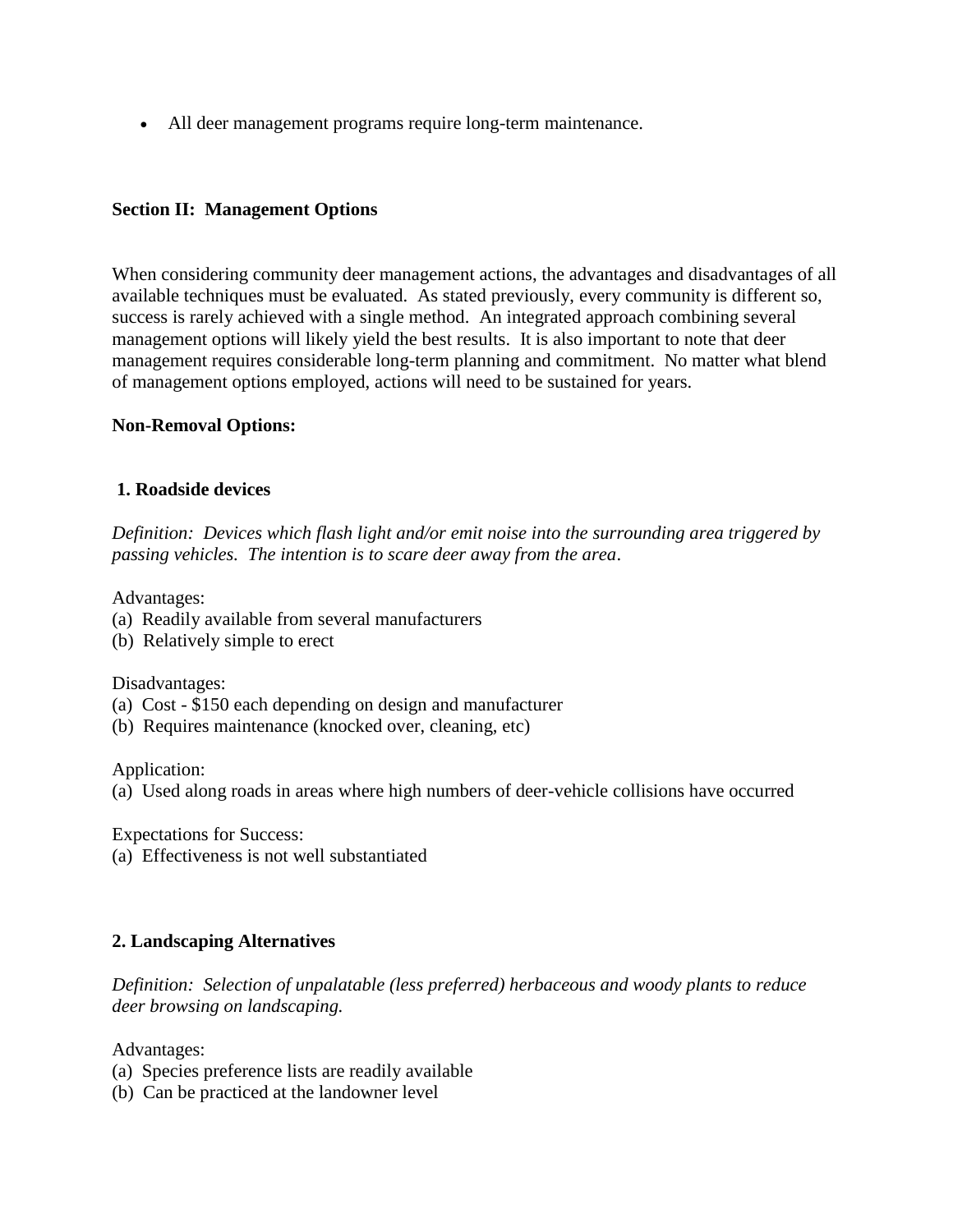Disadvantages:

- (a) People and deer often prefer the same plants
- (b) Few ornamentals are classified as rarely damaged by deer
- (c) Displaces the problem to neighboring areas
- (d) Only useful in areas with low to moderate deer feeding pressure
- (e) Could negatively impact desirable wildlife species

Application:

(a) Individual landowner

Expectation for Success:

- (a) Limited in areas with high deer density
- (b) Unproven technique to control deer-human conflicts

#### **3. Ban Deer Feeding**

*Definition: Outlaw the supplemental feeding of deer by residents of the community* 

\_\_\_\_\_\_\_\_\_\_\_\_\_\_\_\_\_\_\_\_\_\_\_\_\_\_\_\_\_\_\_\_\_\_\_\_\_\_\_\_\_\_\_\_\_\_\_\_\_\_\_\_\_\_\_\_\_\_\_\_\_\_\_\_\_\_\_\_\_\_\_\_\_\_\_\_\_

Advantages:

- (a) Reduces artificially high deer populations in problem areas
- (b) Possible reduction in reproductive and survival rates
- (c) Discourage deer tolerance of people

Disadvantages:

- (a) Unpopular with residents
- (b) Difficult to enforce

Application:

(a) Community-level as it requires the passing of an ordinance

Expectation of success:

(a) High when in conjunction with a community education program

#### **4. Repellants**

*Definition: Product applied to plants that reduces attractiveness and/or palatability of treated plants to deer*

Advantages:

- (a) Many repellants commercially available
- (b) Individual plants may be protected (orchards, nurseries, gardens, and ornamentals)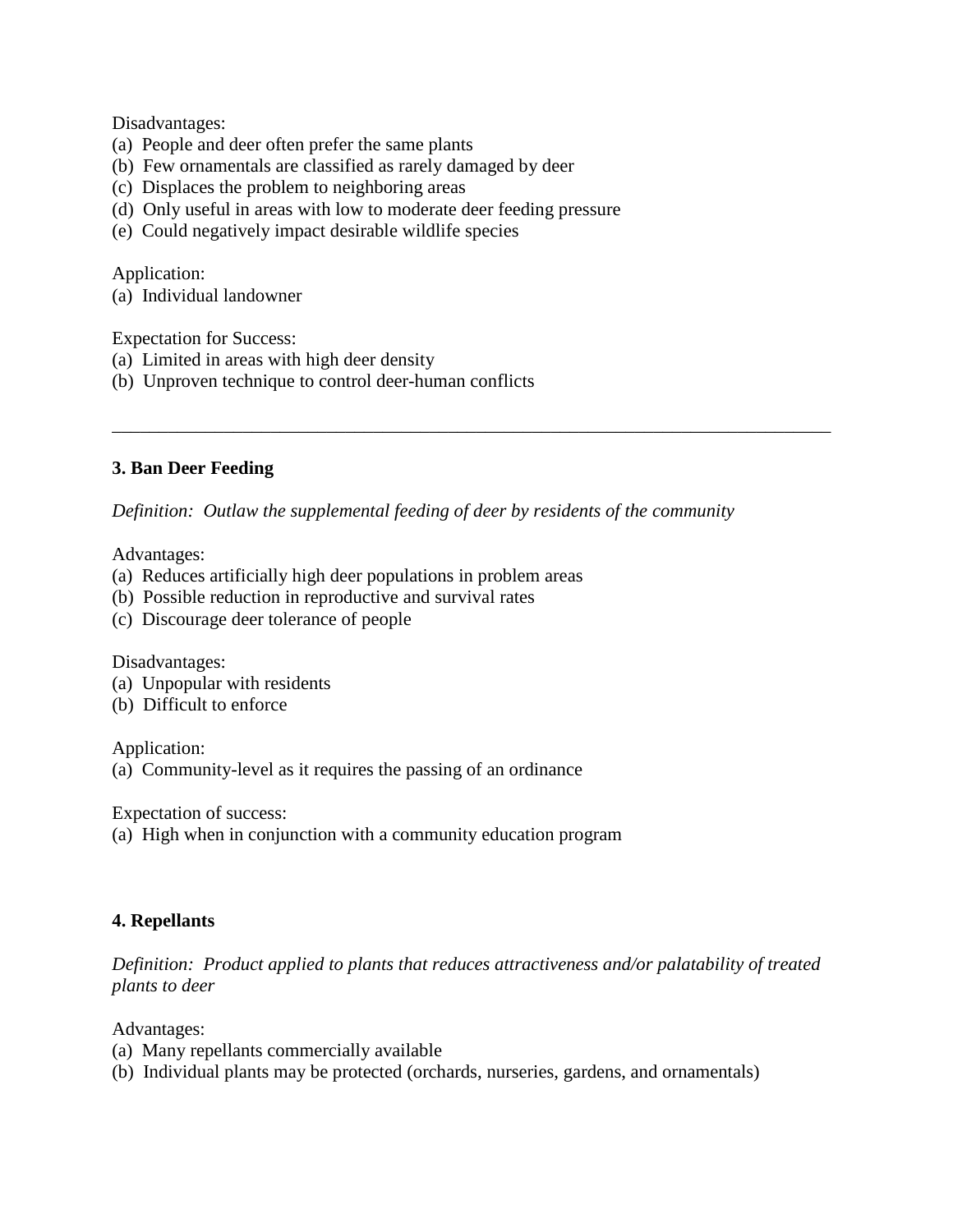- (c) May be used prior to or upon observation of damage
- (d) Substantial scientific literature on effectiveness

Disadvantages:

- (a) High application cost
- (b) Impractical for row crops, pastures, or low-value commodities
- (c) Effectiveness depends on availability of other forage
- (d) Must be reapplied repeatedly during growing season
- (e) Performance reduced with high deer density
- (f) Only reduces damage, does not eliminate it
- (g) May cause plant damage

Application:

- (a) Individual plants
- (b) Orchards
- (c) Nurseries
- (d) Gardens

Expectations for success:

- (a) Short term solution
- (b) Problem will escalate each year

#### **5. Fencing**

*Definition: Construction of a physical or electric barrier to exclude or direct deer movements from an area. Barrier fencing (minimum 8-foot high; woven or individual wire cages 1.5 feet in diameter and 3-4 feet high; fine netting to cover shrubs and gardens; or any type of fencing that creates an obstacle to deer access).*

\_\_\_\_\_\_\_\_\_\_\_\_\_\_\_\_\_\_\_\_\_\_\_\_\_\_\_\_\_\_\_\_\_\_\_\_\_\_\_\_\_\_\_\_\_\_\_\_\_\_\_\_\_\_\_\_\_\_\_\_\_\_\_\_\_\_\_\_\_\_\_\_\_\_\_\_\_\_

Advantages:

- (a) Provides long term deer exclusion
- (b) Can be used for individual trees/shrubs/plants or large blocks
- (c) Performs well under intense deer pressure
- (d) Many options available

Disadvantages:

- (a) Expensive (\$5-7 per linear foot)
- (b) Regular maintenance is required
- (c) Changes aesthetics of area
- (d) Difficult to use across water gaps and flood plains
- (e) For large areas, deer must be removed from inside the fence
- (f) Local ordinances may restrict use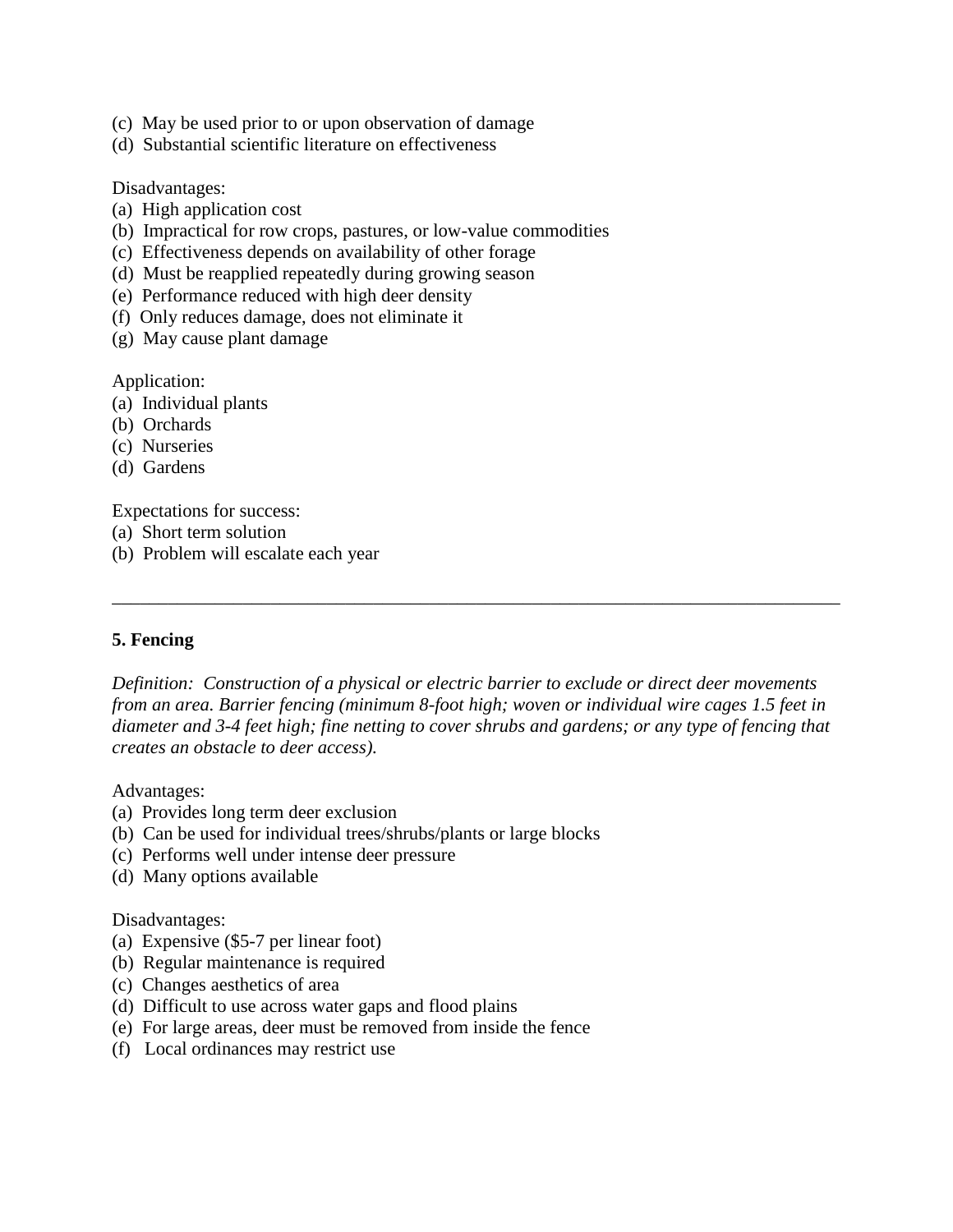Application:

- (a) Individual trees/plants/shrubs
- (b) Orchards
- (c) Nurseries
- (d) Gardens or small plots
- (e) Airports

Expectation for Success: (a) High

### *Electric fencing (electric current passed through a wire fence at regularly timed pulses)*

Advantages:

- (a) Less expensive than barrier fence (\$0.15 per linear foot)
- (b) Easier to remove
- (c) Several designs to suit area and needs

Disadvantages:

- (a) Regular maintenance required
- (b) Possible injury to people, pets, and wildlife
- (c) Deer learn to avoid contact

Application:

- (a) Orchards
- (b) Nurseries
- (c) Gardens

Expectation for success:

- (a) Short term solution
- (b) Problem will escalate each year

#### **6. Hazing and Frightening Techniques**

*Definition: Use of audible, visual, or other sensory cues to frighten deer from specific areas*

\_\_\_\_\_\_\_\_\_\_\_\_\_\_\_\_\_\_\_\_\_\_\_\_\_\_\_\_\_\_\_\_\_\_\_\_\_\_\_\_\_\_\_\_\_\_\_\_\_\_\_\_\_\_\_\_\_\_\_\_\_\_\_\_\_\_\_\_\_\_\_\_\_

Advantages:

- (a) Effective before or at the initial stages of conflict
- (b) Provides quick relief

Disadvantages:

- (a) Deer habituate quickly to disturbances
- (b) Deer movements or behavior patterns are difficult to modify once established
- (c) Disturbance of surrounding residents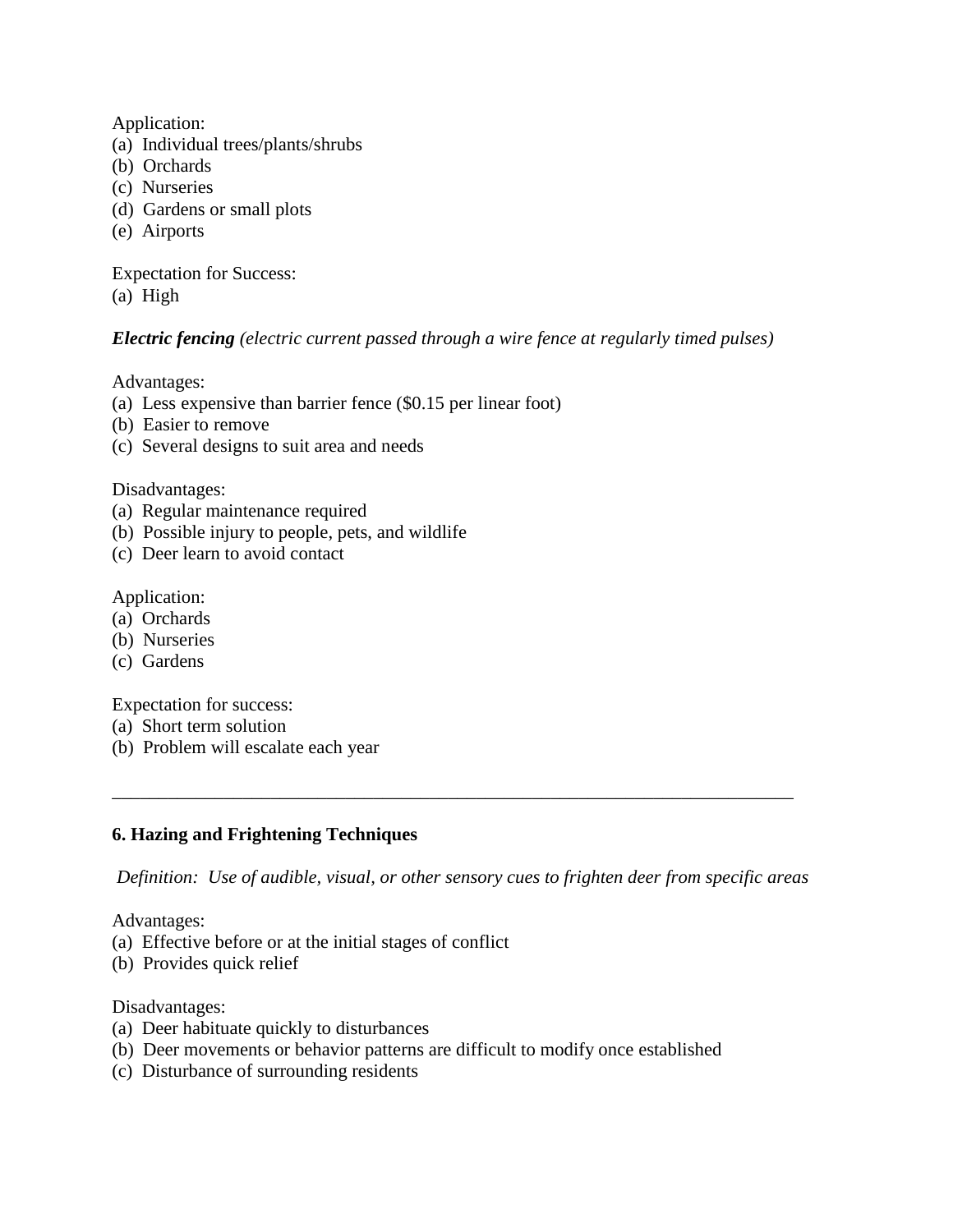Application: (a) Small farms or preserves near suburban areas

Expectations for Success: (a) Short term solution

# **7. Fertility Control Agents**

*Definition: Use of contraceptive drug or vaccine to reduce reproductive rate of deer population within a community*

Advantages:

- (a) Acceptable to many urban/suburban residents
- (b) Viewed as a humane and safe way to resolve deer problems

Disadvantages:

- (a) Fertility control agents are classified as "restricted use pesticides"
- (b) Federal and State permits are required
- (c) All treated animals must be marked
- (d) Expensive (\$500 \$1,300 per deer)
- (e) Large proportion of females (>75%) must be treated to stop or reduce population growth
- (f) May have health, behavior, and genetic impact on deer the current and future population

(g) Does not address existing population problems and may take a decade or more to have an impact on deer abundance

Application:

- (a) Communities with limited huntable areas
- (b) Requires a permit from the Pennsylvania Game Commission
- (c) Limited to localized areas with closed populations

Expectations for Success:

(a) Unlikely given the current limitations of this method. Long-term field studies have demonstrated reduced population growth rates, but actual population reductions have not occurred or have taken more than a decade.

\_\_\_\_\_\_\_\_\_\_\_\_\_\_\_\_\_\_\_\_\_\_\_\_\_\_\_\_\_\_\_\_\_\_\_\_\_\_\_\_\_\_\_\_\_\_\_\_\_\_\_\_\_\_\_\_\_\_\_\_\_\_\_\_\_\_\_\_\_\_\_\_\_

#### **8. Trap and Relocate**

*Definition: Capture animals, remove them from one area, and transfer them to another.*

Advantages:

- (a) Reduces population in the trap and remove area
- (b) Acceptable to many urban/suburban residents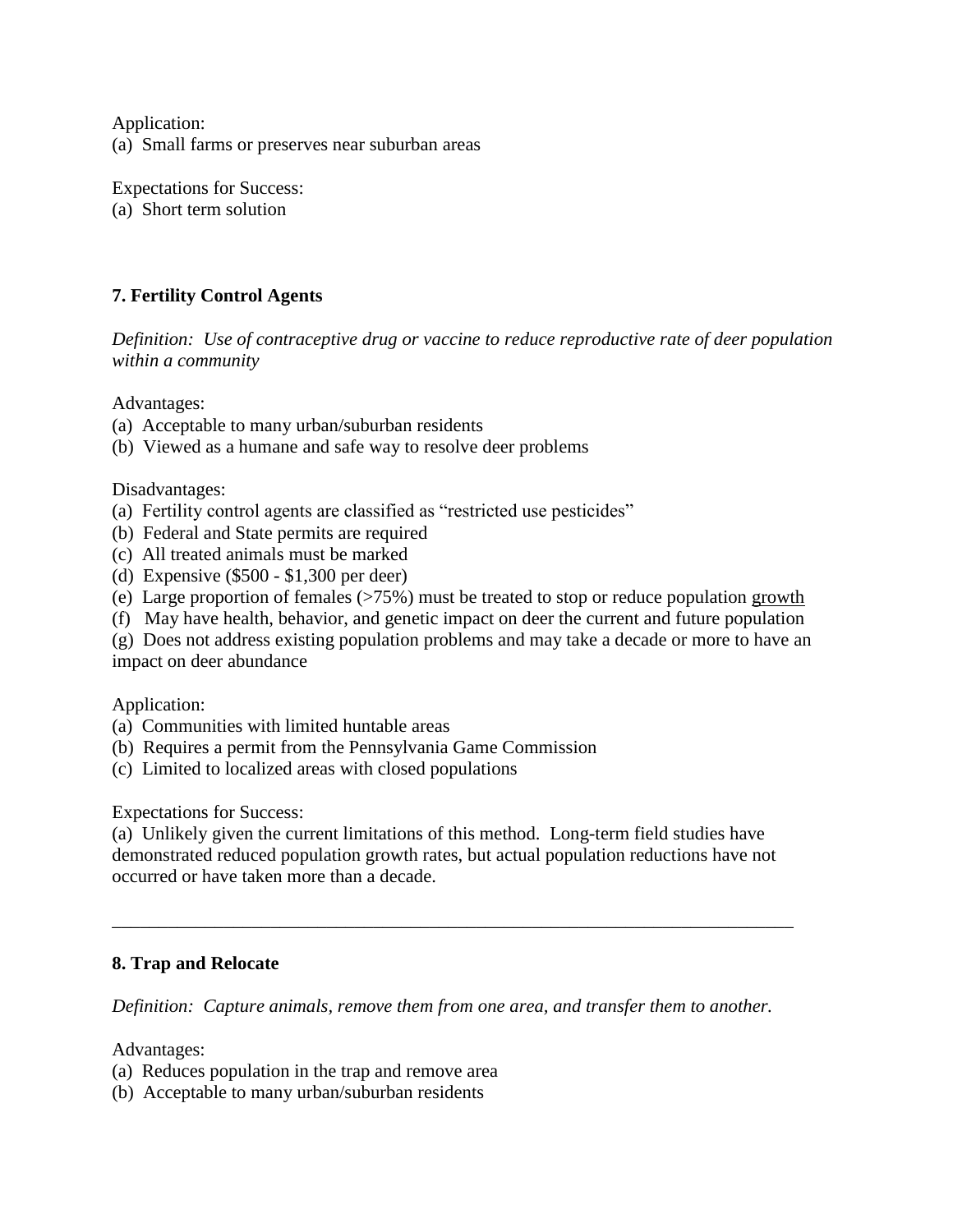Disadvantages:

(a) High mortality during transfer and after release due to capture-related injuries, capture myopathy (trapping stress), unfamiliarity with the release site, human activities, and encounters with new mortality agents

(b) Potential for spreading diseases

- (c) Lack of suitable release sites
- (d) Expensive (\$110 \$800 per animal)

(e) Urban/Suburban deer usually exhibit reduced flight distances and a preference for roadsides and open lawns seeking out comparable residential locations from which they came

Applications:

(a) Currently not approved for use in any area in Pennsylvania

Expectations for Success: (a) Low

## **REMOVAL OPTIONS**

**1. Hunting within statewide regulations** (See Pennsylvania Game Commission website,

**\_\_\_\_\_\_\_\_\_\_\_\_\_\_\_\_\_\_\_\_\_\_\_\_\_\_\_\_\_\_\_\_\_\_\_\_\_\_\_\_\_\_\_\_\_\_\_\_\_\_\_\_\_\_\_\_\_\_\_\_\_\_\_\_\_\_\_\_\_\_\_\_\_\_\_**

[www.pgc.state.pa.us\)](http://www.pgc.state.pa.us/)

*Definition: Hunting by licensed sportsmen within the community as defined by the Pennsylvania Game Commission regulations set forth each year, including the Deer Management Assistance Program (DMAP)*

Advantages:

- (a) Makes deer wary of humans making them less likely to frequent inhabited areas
- (b) Reduces population
- (c) Proven effective technique
- (d) Cost effective

Disadvantages:

- (a) May be unpopular with some residents due to personal values or safety concerns
- (b) Limited hunter access

Applications:

(a) Any huntable area with landowner permission. Safety zones (150 yard for firearms and 50 yards for archery)

Expectations for Success:

- (a) Practical solutions to deer population control
- (b) High expectation for success where hunter access is adequate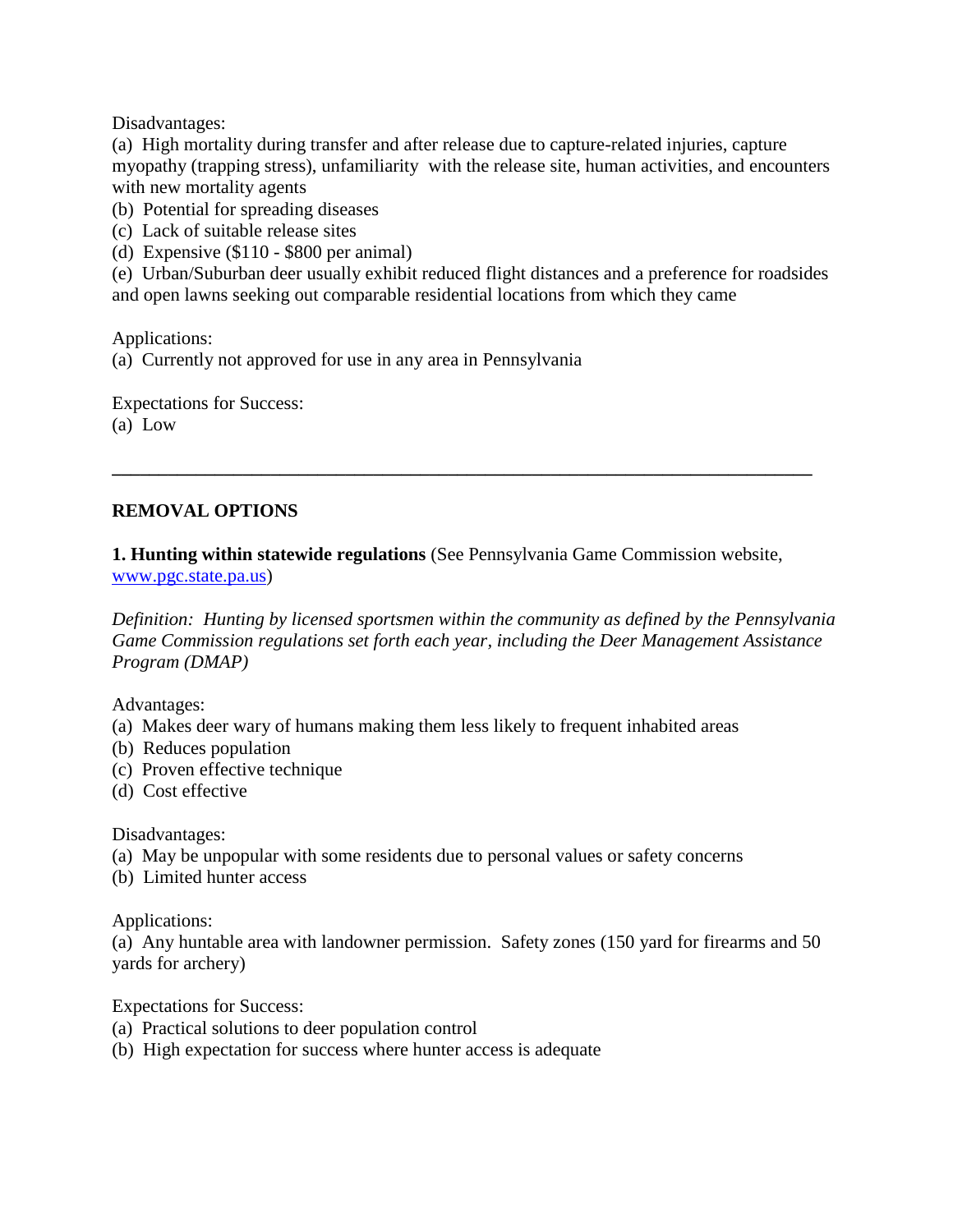# **2. Community Managed Hunts**

*Definition: Hunting by licensed sportsmen within Pennsylvania Game Commission regulations with increased restrictions defined by the community or landowner.*

Advantages:

(a) Makes deer wary of humans making them less likely to frequent inhabited areas

- (b) Reduces population
- (c) Proven effective technique
- (d) Low cost

(e) Criteria defined by managing group (i.e. marksmanship requirements, who may hunt, hunting methods, hunting times and locations, and the sex, age and number of deer that can be harvested)

(f) Equipment could be restricted or liberalized to influence effect on deer population or address public safety concerns

Disadvantages:

(a) May be unpopular with some residents due to personal values or safety concerns

(b) Not effective where hunting is prohibited from large areas of good habitat (i.e. parks and dedicated open space)

Applications:

(a) Effective in large areas when permitted (i.e. parks, watershed areas, dedicated open space)

\_\_\_\_\_\_\_\_\_\_\_\_\_\_\_\_\_\_\_\_\_\_\_\_\_\_\_\_\_\_\_\_\_\_\_\_\_\_\_\_\_\_\_\_\_\_\_\_\_\_\_\_\_\_\_\_\_\_\_\_\_\_\_\_\_\_\_\_\_\_\_\_\_\_

Expectation for Success:

- (a) Practical solution to deer population control
- (b) High expectation for success where hunter access is adequate

## **3. Deer Control Permits/Sharpshooters**

*Definition: Permitted control agent hired to remove deer from specified areas within a community.*

Advantages:

(a) Makes deer wary of humans making them less likely to frequent inhabited areas

(b) Reduces population

(c) Discretely removes significant numbers of deer from targeted areas within a relatively short period of time

- (d) Written contract provided
- (e) Permitted to use tools not authorized for use by the general public (spot lights, small caliber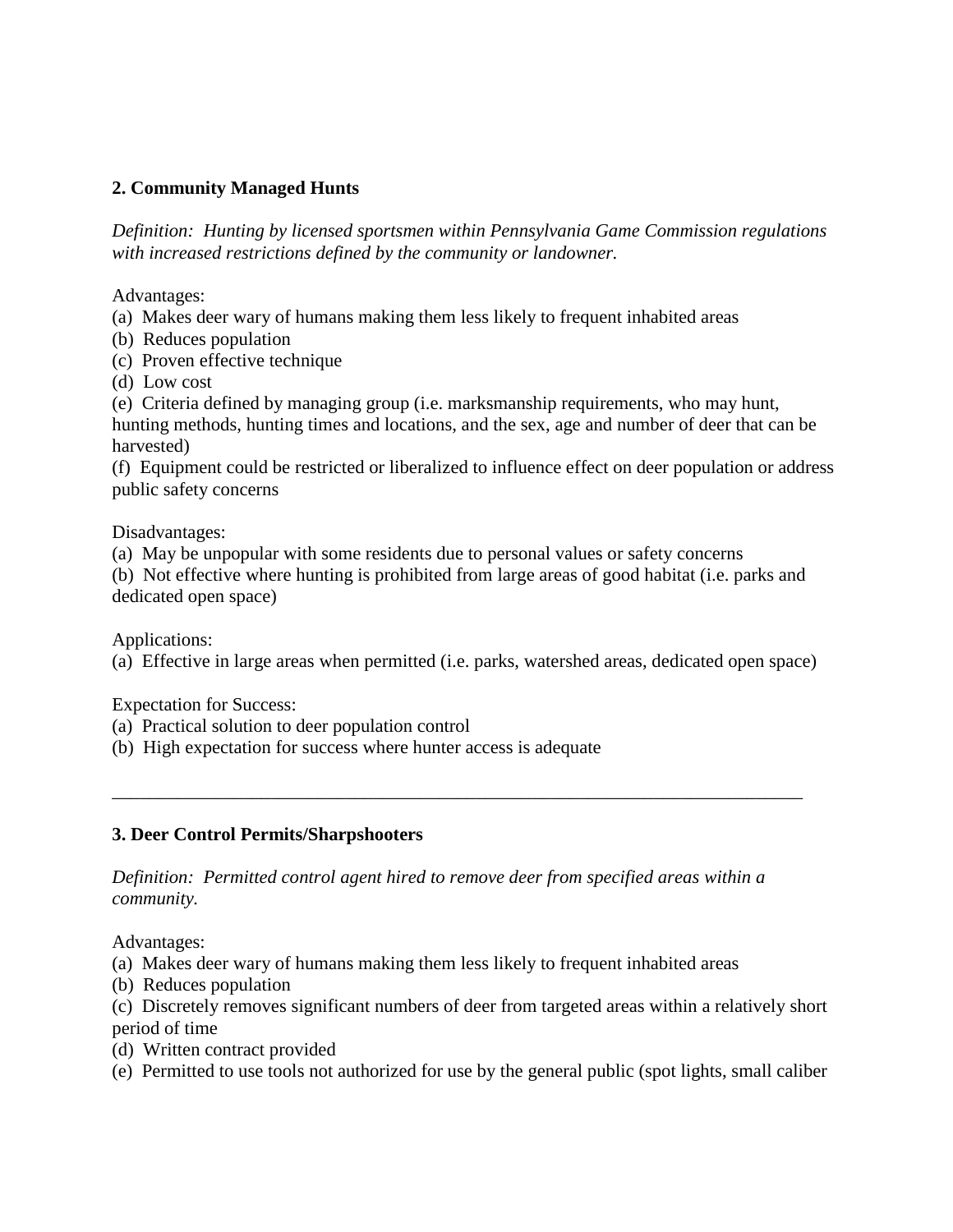rifles, etc.)

(f) May be viewed as "safer" than hunting by the community

Disadvantages:

- (a) May be unpopular with some residents
- (b) Expensive (\$100 \$300/deer removed)

Applications:

- (a) Small areas
- (b) Requires a permit from the Pennsylvania Game Commission

Expectations for Success:

- (a) Limited solution
- (b) Effective in areas where public hunting would not be allowed

#### **4. Predator Reintroduction**

*Definition: Reintroduction of deer predators into an area*

Advantages:

(a) May be supported by some community members

Disadvantages:

- (a) Predation is not sufficient to reduce high deer densities
- (b) Coyotes currently occupy suitable habitat in and around many urban and suburban areas
- (c) Large mammalian predators (bears, wolves, or cugars) have large home ranges

\_\_\_\_\_\_\_\_\_\_\_\_\_\_\_\_\_\_\_\_\_\_\_\_\_\_\_\_\_\_\_\_\_\_\_\_\_\_\_\_\_\_\_\_\_\_\_\_\_\_\_\_\_\_\_\_\_\_\_\_\_\_\_\_\_\_\_\_

(d) Urban/suburban areas are unsuitable for large predators due to high human densities and safety concerns, extensive road networks, and inadequate habitat

Applications:

(a) Not approved for any area in Pennsylvania

Expectations for Success: (a) Low

#### **Section III: Stakeholder Involvement**

#### **1. Individual Homeowner (property owner) Involvement**

*Definition: An individual homeowner or property owner affected by the influences of deer can and should take steps to deter or mitigate such influences. Individual homeowner or property*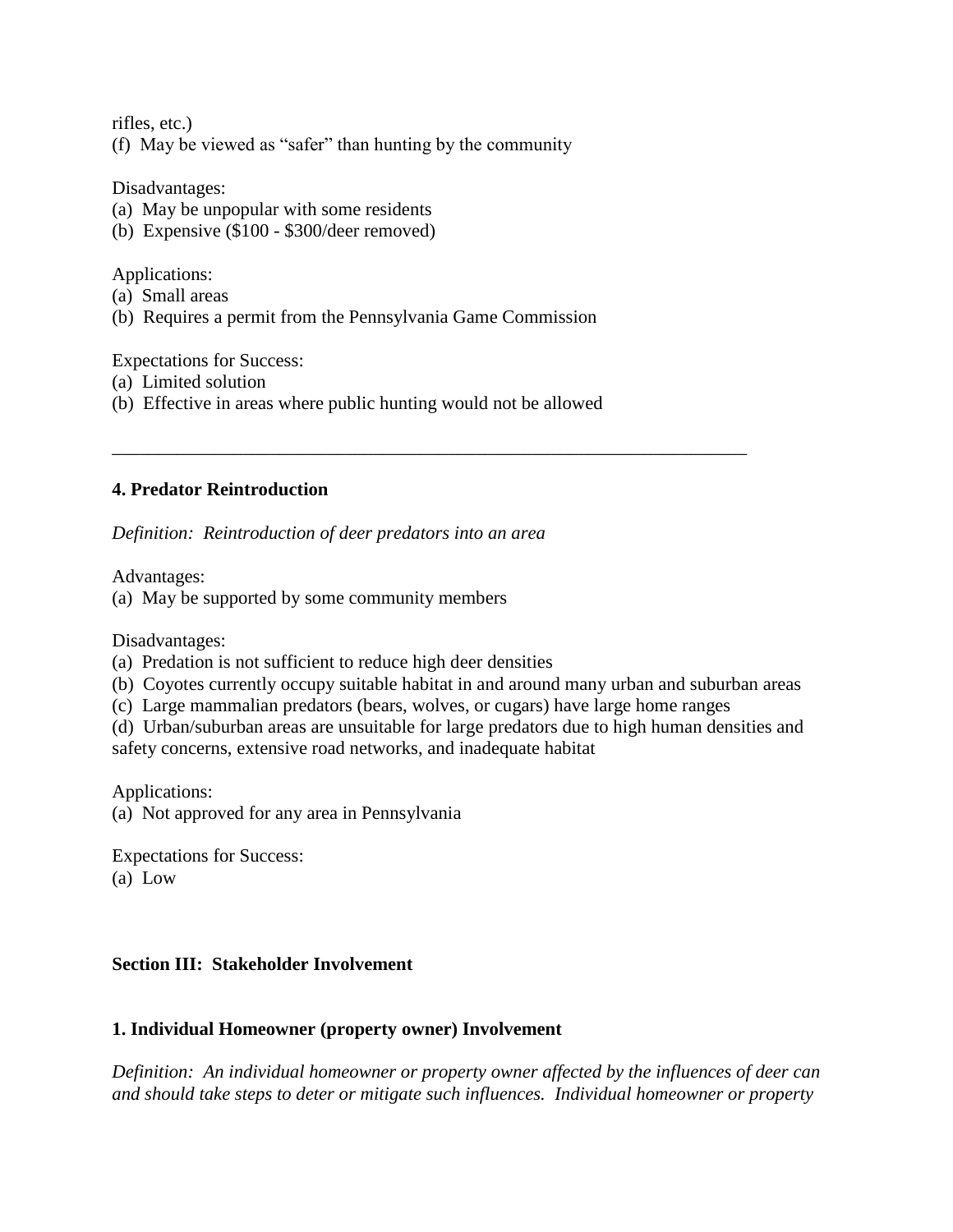*owner involvement must be the first step in addressing unwanted deer influences on individual properties.*

Action Steps:

(a) An individual homeowner or property owner shall take and document that he/she/they have, at a minimum, adequately implemented the following "non-removal" options:

- Landscape Alternatives (non-removal)
- Ban deer feeding (non-removal)
- Repellants (non-removal)
- Fencing (non-removal)

(b) An individual homeowner or property owner shall have indicated their agreement that he/she/they have or will permit the following "removal" options:

- i. Hunting within statewide regulations (removal)
- ii. Community managed hunts (removal)
- iii. Deer control/Sharpshooters (removal)

### **2. Homeowners' Association Involvement**

Action Steps:

(a) A Homeowners' Association, as a group, shall take and document that they have, at a minimum, adequately implemented the following "non-removal" options for Association owned property(s):

- Landscape Alternatives (non-removal)
- Ban deer feeding (non-removal)
- Repellants (non-removal)
- Fencing (non-removal)

(b) A Homeowners' Association, as a group, shall take and document that they have indicated their agreement that they have or will permit the following "removal" options:

- i. Hunting within statewide regulations (removal)
- ii. Community managed hunts (removal)
- iii. Deer control/Sharpshooters (removal)

## **3. Township Involvemen[t\\*](http://twp.pine.pa.us/DeerManagement.html#_ftn1)**

Action Steps:

(a) Upon notification that an individual Homeowner or property owner or a group of two or more homeowners and/or property owners has requested assistance from the Township with deer intrusions, the Township, at its sole discretion may:

• Refer the homeowner, property owner, or group of two or more homeowners or property owners to the established homeowners' association for action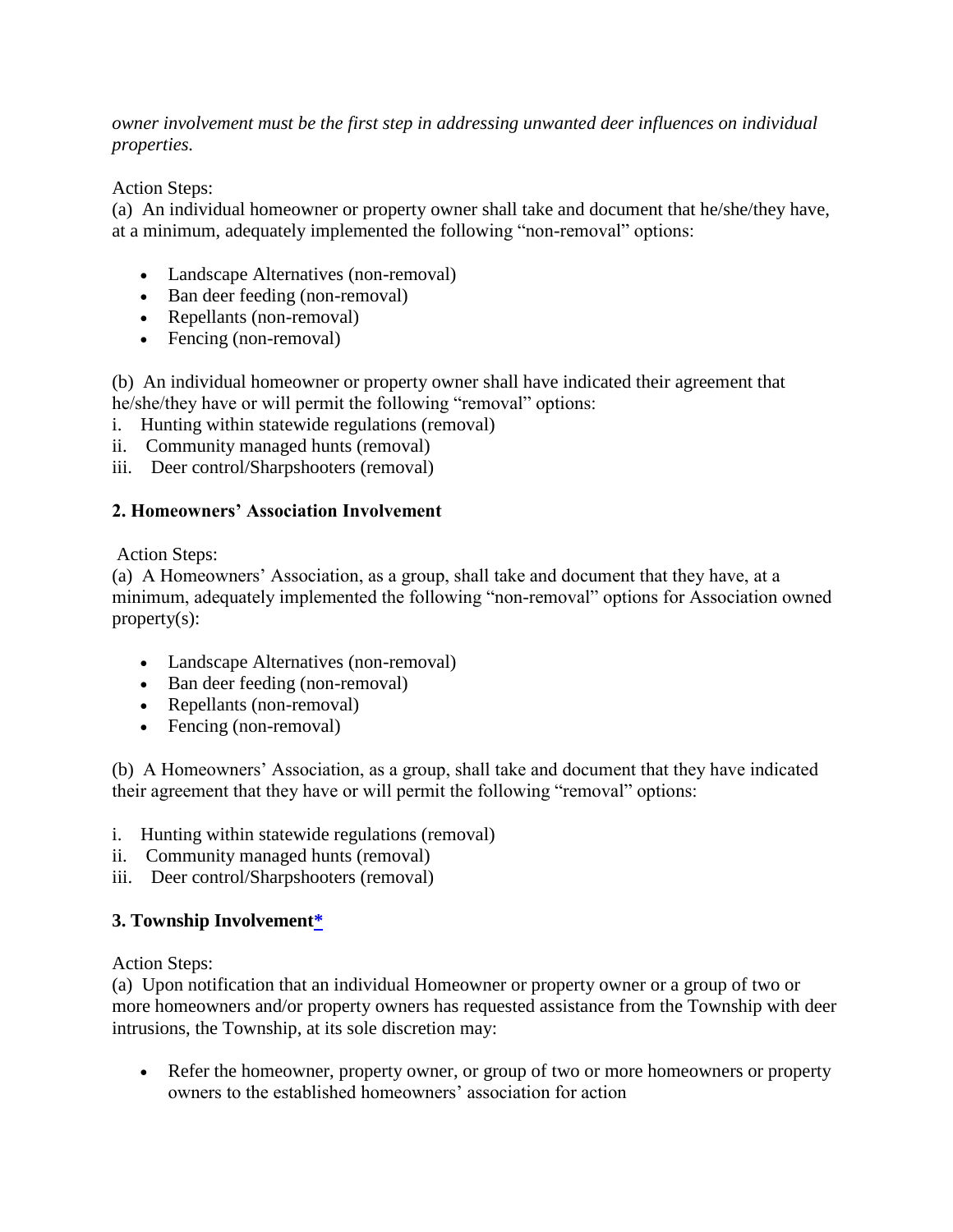- Determine if additional homeowners and/or property owners are desirous of implementing one or more of the management options outlined in Section I or Section II
- Determine if additional homeowners and/or property owners and/or homeowners' associations of adjacent properties are desirous of implementing one or more of the management options outlined in Section I of Section II
- Staff to conduct a survey of the existing conditions and community interest and, if warranted, develop an implementation plan using one or more of the selected management techniques outlined in Section I, II or III if approved by the Board of Supervisors of the Township of Pine

## **4. Outside Involvement**

The Board of Supervisors may utilize outside sources to assist with deer management techniques not specifically listed in this policy as they deem appropriate.

## **Literature Cited**

\_\_\_\_\_\_\_\_\_\_

Connelly, N.A., D.J. Decker, and S. Wear. 1987. Public tolerance of deer in a suburban environment: Implications for management and control. *Proceedings of the Eastern Wildlife Damage Control Conference* 3:207-218

Conover, M.R. 1995. What is the urban deer problem and where did it come from? Pages 11-18 in J.B. McAninch, editor. Urban deer: A manageable resource? Proceedings of the 1993 Symposium of the North Central Section, The Wildlife Society., 12-14 December 1993, St. Louis, Missouri, USA.

Conover, M.R. 1997b. Wildlife management by metropolitan residents in the United States: practices, perceptions, costs, and values. *Wildlife Society Bulletin* 25:306-311

Conover, M.R. 1997a. Monetary and intangible valuation of deer in the United States. *Wildlife Society Bulletin* 25:298-305.

deCalesta, D.S. 1994. Effect of white-tail deer on songbirds within managed forests of Pennsylvania. *Journal of Wildlife Management* 58:711-718.

**[<sup>\\*</sup>](http://twp.pine.pa.us/DeerManagement.html#_ftn1)**The Township of Pine cannot authorize hunting on private property. When Township involvement is requested, the Township may seek permission from private property owners, but will not authorize activity on private proverty without owners consent.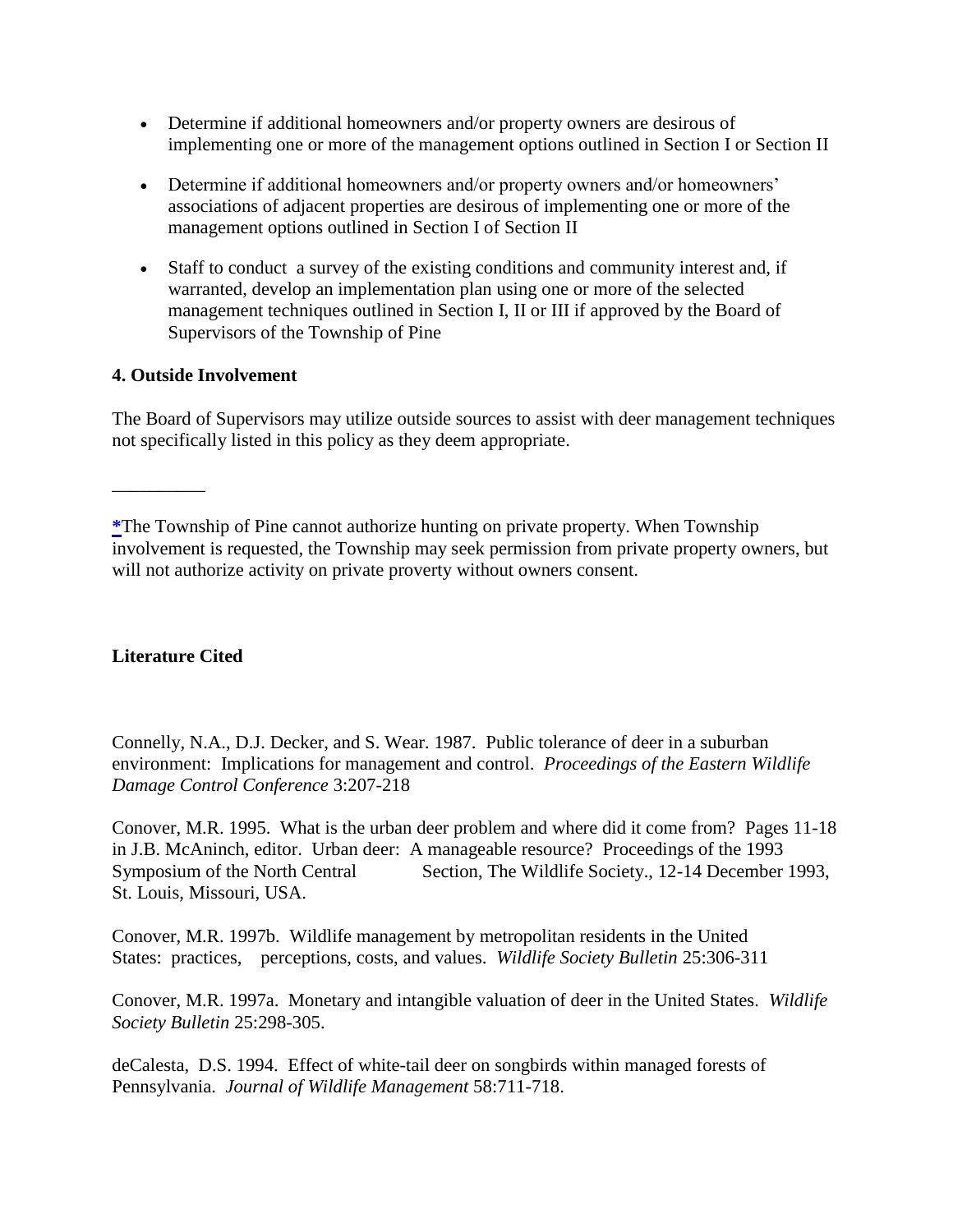deCastra, D.S. 1997. Deer and ecosystem management. Pages 267-279 in W.J. MvShea, H.B. Underwood, and J.H. Rappole, editors, The science of overabundance: deer ecology and management. Smithsonian Institution Press, Washington, D.C., USA.

Etter, D.R., K.M. Hollis, T.R. VanDeelen, D.R. Ludwig, J.E. Chelsvig, C.I. Anchor, R.E. Warner. 2002. Survival and movements of white-tailed deer in suburban Chicago, Illinois. J. Wildl. Manage. 66: 500-510.

Healy, W.M. 1997. Influence of deer on the development of forest structure and composition in central Massachusetts. Pages 249-266 *in* W.J. McShea, H.B. Underwood, and J.H. Rappole, editors. The science of overabundance: deer ecology and population management. Smithsonian Institution Press, Washington, D.C., USA.

Kilpatrick, H.J., and S.M. Spohr. 2000. Movements of female white-tailed deer in a suburban landscape: a management prespective. Wildl. Soc. Bull. 28: 1038-1045.

Marquis, D.A. 1981. Effect of deer browsing on timber production in the Allegheny hardwood forest of Northwestern Pennsylvania. Research Paper NE-475. Broomall, PA: U.S. Department of Agriculture, Forest Service, Northeastern Forest Experiment Station. 10p.

McCullough, D.R. 1979. The George Reserve deer herd: population ecology of a k-selected species. The Blackburn Press, Caldwell, New Jersey, USA.

McShea, W.J., and J.H. Rappole. 1992. White-yailed deer as a keystone species within forested habitats of Virginia. *Virginia Journal of Science* 43:177-186.

Perkins, S.E., I.M. Cattadori, V. Tagliapietra, A.P. Rizzoli, and P.J. Hudson. 2006. Localized deer absence leads to tick amplification. *Ecology* 87:1981-1986.

Responsive Management. 2012. Pensylvania residents' opinions on and attitudes toward deer and deer management. Harrisonburg, Virginia, USA.

Ross, B.A., J.R. Bray and W.H. Marshall. 1970. Effects of long-term deer exclusion on a *Pinus resinosa* forest in north-central Minnesota. *Ecology* 51:1088-1093.

Swihart, R.K., P.M. Picone, A.J. DeNicola, and L. Cornicelli. 1995. Ecology of urban and suburban white-tailed deer. Pages 35-44 in J.B. McAninch, editor. Urban deer: a manageable resource? Proceedings of a symposium of the North Central Section, The Wildlife Society, 12- 14 December 1993, St. Louis, Missouri, USA.

Tilghman, N.G. 1989. Impacts of white-tailed deer on forest regeneration in Northwestern Pennsylvania. *Journal of Wildlife Management* 53:524-532.

Underwood, H.B. 2005. White-tailed deer ecology and management of Fire Island National Seashore (Fire Island National Seashore Science Synthesis paper). Technical Report NPS/NER/NRTR-2005/022.